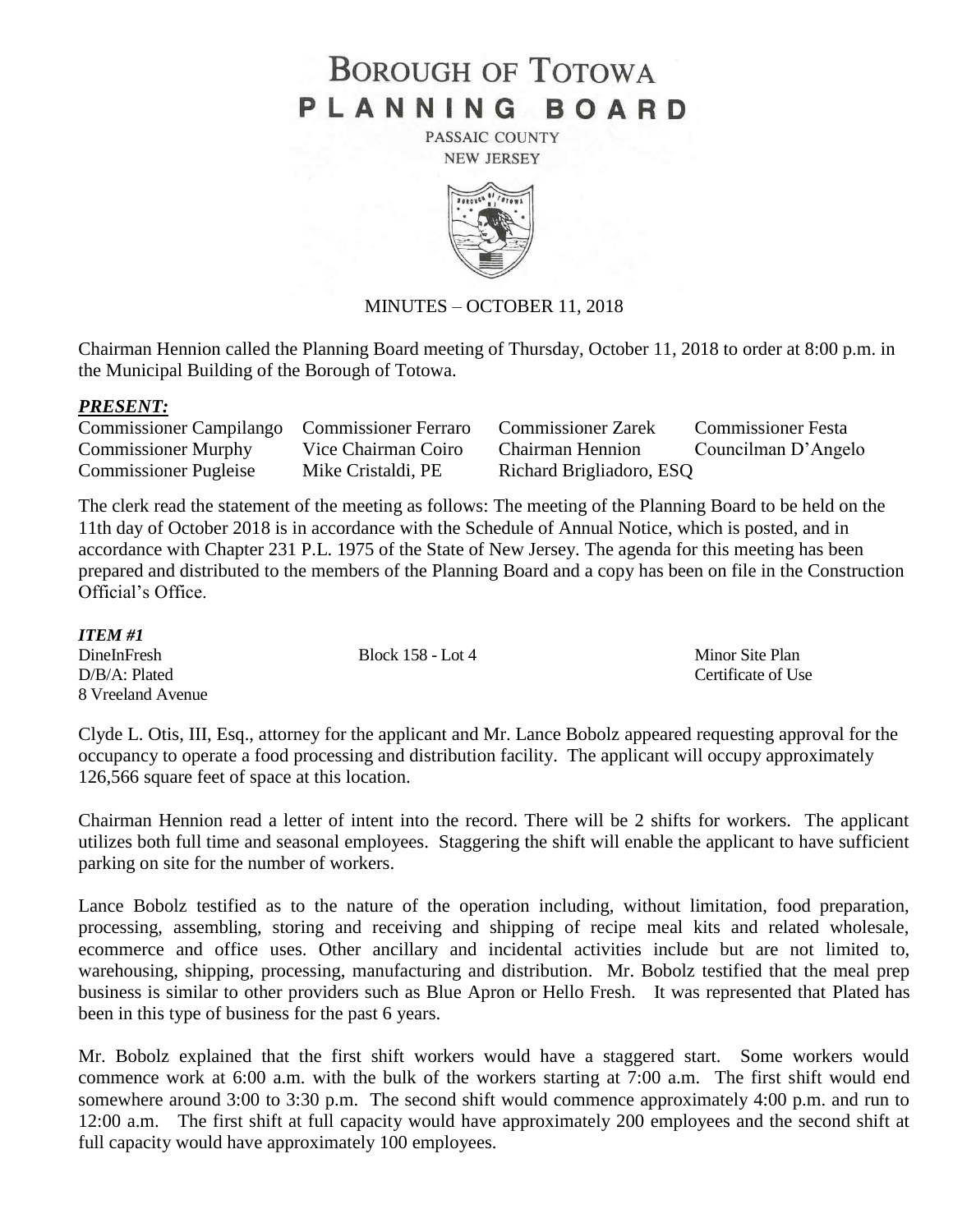## PLANNING BOARD MEETING **DEEPING COLORER 11, 2018** MINUTES CONTINUED PAGE 2

Mr. Bobolz represented that there are approximately 6 to 10 deliveries per day which occur between the hours of 6:00 a.m. and 12:00 p.m. Mr. Bobolz represented that they will have daily pickup for garbage due to the nature of food preparation on site. Mr. Bobolz also testified that approximately 40,000 kits per week are shipped out. Regarding signage, the applicant proposes both pylon and building façade signs which the applicant stated will conform to all ordinance requirements, and the proposed signage will be filed with the building department for review and approval.

The Applicant and the Board engaged in a discussion with respect to overnight deliveries or distribution from the facility, and the Board imposed a condition that between the hours of 12:00 a.m. and 6:00 a.m. there will be no truck deliveries and no distribution during the overnight hours. Furthermore, there will be no trucks idling on site in violation of state standards and no outdoor storage of equipment or materials on site.

A motion was offered by Commissioner Campilango and seconded by Commissioner Festa to approve the minor site plan as presented. This approval is subject to and contingent upon the following conditions and will be memorialized in a Resolution at a future date:

- 1. The construction of internal partitions, exits, entrances and fire safety devices are subject to and require the approval of the fire sub-code official, the fire inspector and the building inspector.
- 2. The applicant will supply the Chief of Police with an emergency contact list and will also obtain the approval of the Police Chief in regards to all alarms and security devices.
- 3. There will be no outside storage of equipment or materials except that which has been identified.
- 4. The applicant will comply with the Totowa Sign Ordinance.
- 5. The granting of this application is subject to and conditioned upon there being no truck deliveries or trucks leaving the facility for distribution purposes during the hours of 12:00 a.m. and to 6:00 a.m.
- 6. The granting of this application is subject to and conditioned upon the Applicant obtaining Totowa Borough Board of Health approval, if required.

Nine agreed to a roll call vote… 9-

| ITEM #2            |                      |                    |
|--------------------|----------------------|--------------------|
| TLC Products, Inc. | Block 166.04 - Lot 2 | Minor Site Plan    |
| 140B Commerce Way  |                      | Certificate of Use |

Mr. Charles Chang appeared requesting approval for the occupancy to operate a light manufacturing business that consists of blending resins with graphite to create composite materials (small plastic pellets), which it will then supply to various plastic molders for their use. The applicant will occupy approximately 2,727 sq. ft. of space.

Chairman Hennion read a letter of intent into the record. The hours of operation will be from 8:00 a.m. to 5:00 p.m. Monday through Friday. There will be five employees to start and increasing to ten employees. There is sufficient on-site parking to accommodate the employees of the business.

Mr. Chang explained the manufacturing process. Mr. Chang testified that the applicant will melt and mix plastics with an additive consisting of various pigments to create colored plastics. The applicant will then supply pigmented plastic pellets to customers. The customers will use this product to make bags, pipes, bottles, car parts, aviation parts, as well as recycled items such as rugs and bedding. Mr. Chang also testified that there will be no harmful emissions as a result of this manufacturing process. He stated that odors are captured with activated carbon filters. Furthermore, there is no contaminated water to be discharged. The system operates with a closed loop cooling system. In regards to signage, the applicant will provide a sign in the space provided on the existing pylon sign. In addition, the applicant will provide a sign on the door to the entry suite.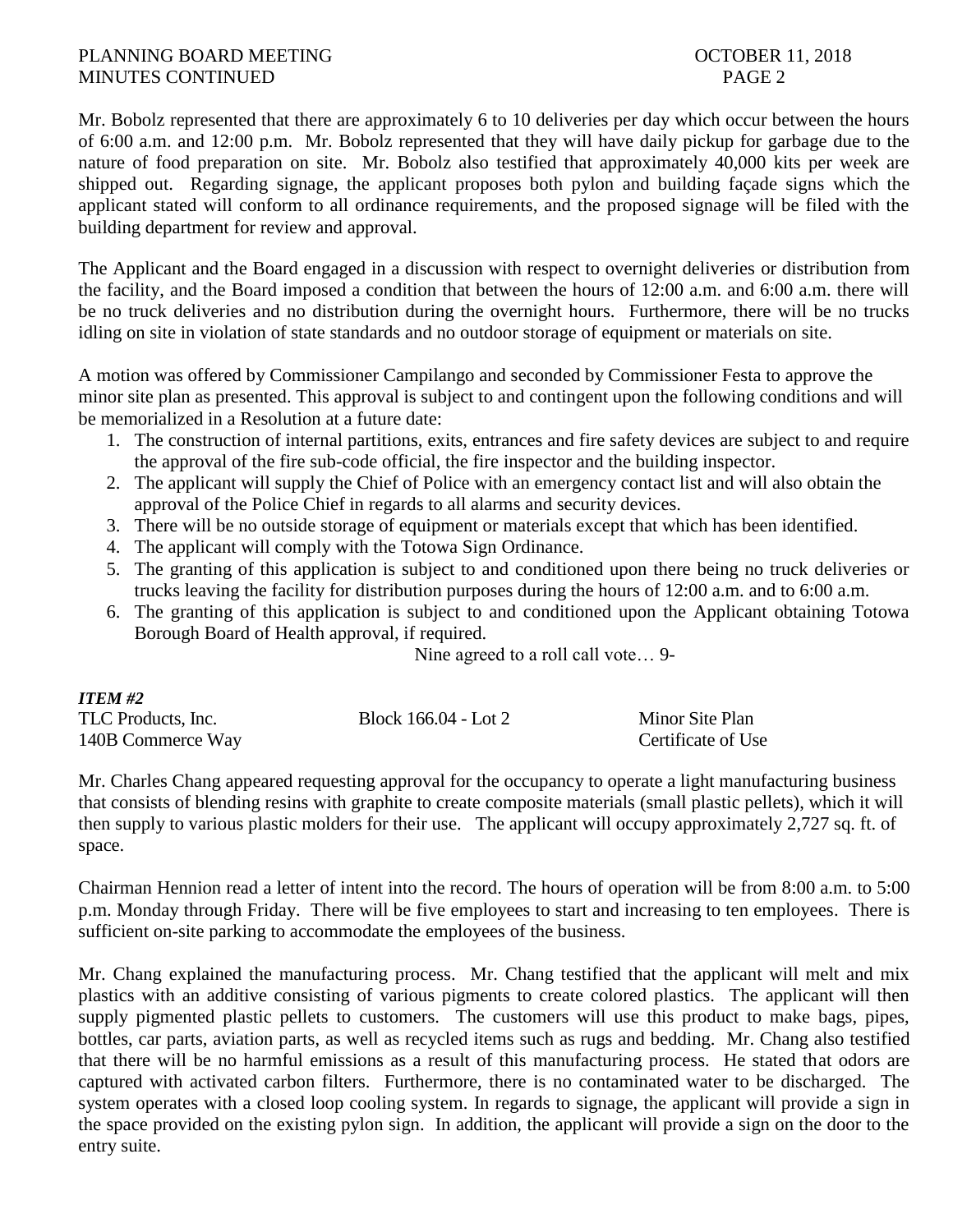# PLANNING BOARD MEETING **DEEPING COLORER 11, 2018** MINUTES CONTINUED PAGE 3

A motion was offered by Commissioner Campilango and seconded by Commissioner Festa to approve the minor site plan as presented. This approval is subject to and contingent upon the following conditions and will be memorialized in a Resolution at a future date:

- 1. The construction of internal partitions, exits, entrances and fire safety devices are subject to and require the approval of the fire sub-code official, the fire inspector and the building inspector.
- 2. The applicant will supply the Chief of Police with an emergency contact list and will also obtain the approval of the Police Chief in regards to all alarms and security devices.
- 3. There will be no outside storage of equipment or materials except that which has been identified.
- 4. The applicant will comply with the Totowa Sign Ordinance.
- 5. The granting of this application is subject to and conditioned upon any noise levels from the business not exceeding the Local, County or State Noise Code at the property line.
- 6. The granting of this application is subject to and conditioned upon the Applicant obtaining Totowa Borough Board of Health approval, if required.

Nine agreed to a roll call vote… 9-0

# *ITEM #3*

**MINUTES:**

A motion was offered by Commissioner Campilango and seconded by Commissioner Zarek to approve the Planning Board Minutes of September 27, 2018 as prepared.

Six agreed to a roll call vote… 6-0

Commissioner Murphy, Festa & Vice Chairman Coiro abstained

# *ITEM #4*

**Ordinance:** Amend the code of the Borough of Totowa, Chapter 415 Entitled "Zoning and Land Use", Article IV "Fees and Escrow", Section 14 "Development Fees" of the Borough of Totowa to provide for the collection of Development Fees in support of Affordable Housing as permitted by the New Jersey Fair Housing Act.

Planning Board Attorney, Rich Brigliadoro reviewed the proposed Ordinance with Planning Board Members.

A motion was offered by Commissioner Campilango and seconded by Commissioner Festa to recommend the Mayor and Council approve Ordinance No. 17-2018 and deem it consistent with the Master Plan. Nine agreed to a roll call vote… 9-0

# *ITEM #5*

**Ordinance:** Amend the code of the Borough of Totowa, Chapter 415 Entitled "Zoning and Land Use", Article XVI "Regulations applicable to all Districts" to create a new Subsection 130.1 "Affordable Housing Regulations", Subsection 130.2 "Municipal Housing Liaison", Subsection 130.03 "Administrative Agent", Subsection 130.4 "Affirmative Marketing Requirements" Subsection 130.5 "Enforcement" and Subsection 130.6 "Appeals" to address the requirements of the Fair Housing Act and the Uniform Housing Affordability Controls (UHAC) regarding compliance with the Borough's Affordable Housing Obligations.

Planning Board Attorney, Rich Brigliadoro reviewed the proposed Ordinance with Planning Board Members.

A motion was offered by Commissioner Campilango and seconded by Commissioner Festa to recommend the Mayor and Council approve Ordinance No. 18-2018 and deem it consistent with the Master Plan. Nine agreed to a roll call vote… 9-0

# **RESOLUTIONS:**

A motion was offered by Commissioner Campilango and seconded by Commissioner Zarek to approve the resolution for Spoil Me Salon – Block 103 – Lots 13 & 14 as presented.

Five agreed on a roll call vote……….5-0

A motion was offered by Commissioner Campilango and seconded by Commissioner Zarek to approve the resolution for Samara Beauty Salon *-* Block 43 - Lot 25 as presented.

Five agreed on a roll call vote……….5-0